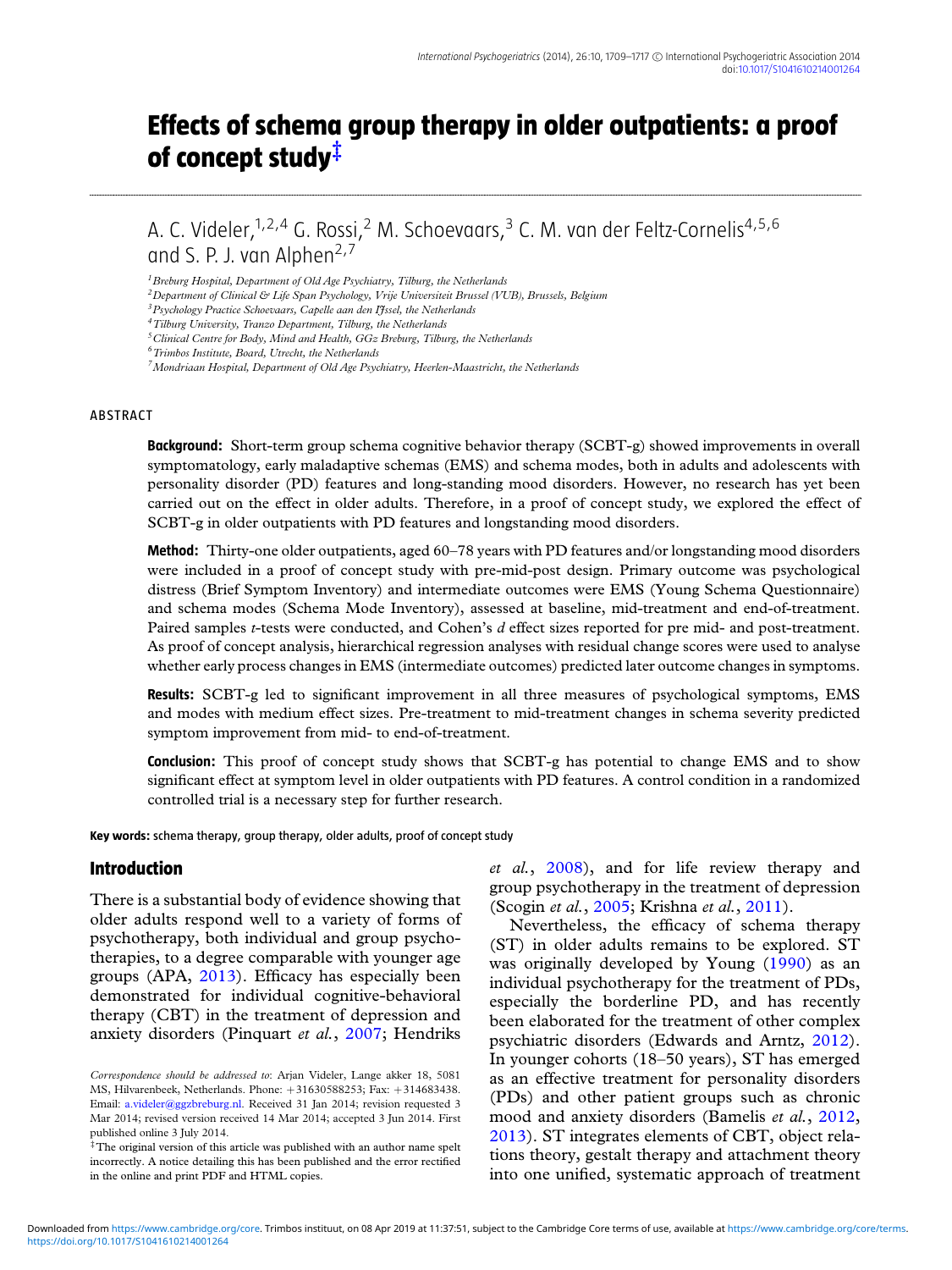(Young *et al.*, [2003\)](#page-8-0). ST focuses on early maladaptive schemas (EMS) and how they influence daily life and interpersonal relationships. EMS are defined as self-defeating core themes that pertain to one's view of the self, others and the world. They form the core of one's self concept and are formed in childhood and adolescence. Schema domains contain several EMS related to different clusters of unfulfilled emotional needs (Young *et al.*, [2003\)](#page-8-0). Schema coping styles are developed in order to cope with the early environment that led to the development of EMS. Three main categories of coping can be identified: surrendering (acting as if the EMS is completely true), avoidance (blocking thoughts, feelings, emotions linked to the EMS), or overcompensating (acting as if the opposite of the EMS is true). Schema modes are conceptualized as groups of EMS and schema coping styles that are active together and thus reflecting a particular emotional state.

ST teaches patients to respond more from "a healthy adult" perspective and to cope in a more adaptive manner when schemas are triggered in daily life by events that are linked to unfulfilled needs (Young *et al.*, [2003\)](#page-8-0). ST consists of three stages. Assessment is the first phase, in which EMS, schema coping styles and schema modes are identified, commonly with the help of questionnaires. Secondly, follows the emotional awareness and experiential phase, wherein patients get in touch with these EMS and learn how to spot them when they are operating in their day-to-day life. Thirdly, behavioral and schema change becomes the focus, during which the patient is actively involved in replacing negative, habitual thoughts and behaviors with new, healthy cognitive and behavioral options. In this third phase of therapy, besides cognitive and behavioral techniques, experiential techniques seem to be powerful, especially guided imagery and rescripting (Arntz and Van Genderen, [2009\)](#page-7-0). In guided imagery the patient is helped to re-experience the situations which were crucial in forming their EMS, and express his or her emotions that are linked to these situations. In rescripting the outcome, the patient can give a different meaning to this experience. Other experiential techniques with the same objective are role-play and chair work (Arntz and van Genderen, [2009\)](#page-7-0).

ST has been modified for a group-focused approach, which is promising as a cost-effective alternative for individual treatment (Farrell, [2012\)](#page-7-0). Even a short-term group schema cognitive behavior therapy (SCBT-g; Broersen and van Vreeswijk, [2012\)](#page-7-0) is associated with improvements in overall symptomatology, EMS and schema modes, both in adults with PD features and long-standing mood disorders (Van Vreeswijk *et al.*, [2012\)](#page-8-0) and

adolescents with PD features (Renner *et al.*, [2013\)](#page-8-0). SCBT-g is primarily indicated for relapsing mood, chronic adjustment and anxiety disorders which are intermingled with comorbid PDs or PD features. SCBT-g focuses in particular on the cognitive behavioral techniques of ST.

A recent expert study on treatment of PD in older adults has led to consensus among Dutch and Belgian experts that existing evidence-based therapies for PDs in adults up to the age of 50, such as ST, are also applicable to older adults over 60 years of age (Van Alphen *et al.*, [2012\)](#page-8-0). However, no research has yet been carried out on the effects of individual, nor group ST in older adults (Van Alphen *et al.*, [2012\)](#page-8-0). Providing ST in a short group format like SCBT-g might be interesting because SCBT-g seems to connect to the psychotherapy expectations of older adults, as it places emphasis on psychoeducation, is highly structured, skill-enhancing and problem-focused (Laidlaw and Thompson, [2008\)](#page-8-0). It also provides social support, which tends to diminish as people age (Zarit and Zarit, [2011\)](#page-8-0).

The aim of this study is to evaluate, as a proof of concept, whether SCBT-g is effective in older adults with relapsing mood and chronic adjustment disorders and comorbid PDs or PD features. We hypothesized that symptom, EMS and mode severity decreases after SCBT-g treatment. A proof of concept seeks to confirm a concept by evaluating intermediate outcomes that seem relevant for the mechanism and outcome of the intervention (Lawrence Gould, [2005\)](#page-8-0). In terms of the proof of concept, because ST is supposed to diminish EMS in order to mediate changes in symptoms, we explored whether changes in EMS indeed mediated changes in symptomatic distress as intermediate outcome. We hypothesized that changes in EMS in the first phase of SCBT-g treatment predict changes in symptomatic distress in the second phase of this treatment.

## **Methods**

## **Participants**

Forty-two participants, age 60 and over, with a multidisciplinary consensus diagnosis of a longstanding mood disorder or a chronic adjustment disorder with comorbid PDs or PD features, that had previously been treated by evidence based or best practice based therapy without significant improvement, were included. Exclusion criteria were (I) patients who suffered from neurodegenerative diseases, (II) patients suffering from major physical illness to such an extent that it could affect participation, (III) patients with a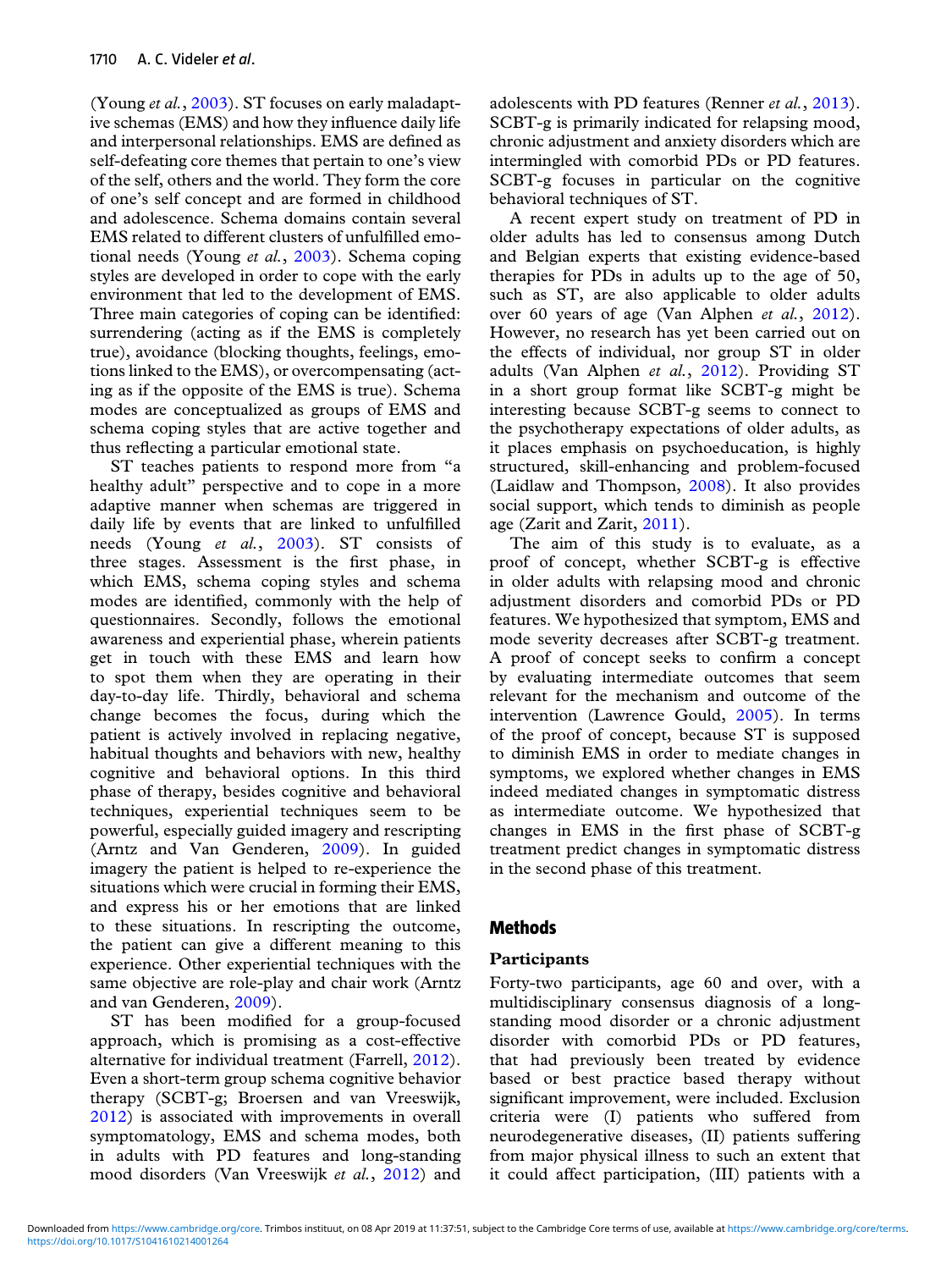diagnosis of a learning disability and (IV) patients with hearing or vision problems that affected participation in a group.

## **Study design**

To investigate whether SCBT-g is effective in older adults and whether changes in EMS mediate changes in symptomatic distress, this study was designed as a proof of concept study. A proof of concept study is very common in medicine. It has been developed to test the feasibility of a new intervention or drug in a small trial with patients (Lawrence Gould, [2005\)](#page-8-0), and is becoming more popular for other interventions than pharmacotherapeutical ones. Such a trial investigates the activity of the intervention on the assumed therapeutic process by evaluating the effect on intermediate outcomes related to the presumed mechanism of the intervention working on the outcome, and is a preliminary phase to a randomized controlled trial (RCT) (Van der Feltz-Cornelis *et al.,* submitted).

The DSM-IV (APA, [2000\)](#page-7-0) diagnosis was based on a multidisciplinary consensus diagnosis. The outpatients participated in five consecutive schema groups of 8 to 10 participants. Measurements of symptomatic distress and EMS were conducted at pre-treatment, mid-treatment (session 10) and end-of-treatment (2 months after session 18). Measurement of schema modes was administered at pre-treatment and end-of-treatment.

The Medical Ethic Committee of the South of Holland and local research ethics committees granted ethical approval. Informed consent was obtained from all participants.

## **Treatment intervention**

SCBT-g (Broersen and Van Vreeswijk, [2012\)](#page-7-0) is a short-term group therapy of 20 sessions (18 sessions of 90 min weekly and 2 follow up sessions of 90 min, one and two months after termination of treatment respectively). The highly structured protocol has a special emphasis on cognitive and behavioral techniques of ST. In accordance with the protocol, in the first stage of the therapy (session 1–9), patients were educated about the schema model, specifically in relation to their own three most prominent EMS and modes. All patients had their own schema workbook in which cognitive techniques were applied to help them test and challenge the distorted views associated with their EMS. In the second stage (session 10–20), patients were tempted to respond to situations that triggered their EMS in a more adaptive manner, using their workbook exercises and role-playing. During the entire course of therapy, the group was encouraged to explore EMS triggering as it occurred naturally in the group setting and to discuss it openly. All sessions were recorded on DVD and patients who missed any sessions were required to watch the DVD before the next session. The therapists received supervision of an experienced schema psychotherapist and co-author of the treatment protocol (Broersen). During SCBT-g, no individual psychological treatment took place. Participants who were on medication, mainly antidepressants, continued it throughout treatment.

## **Measures**

## PSYCHOLOGICAL SYMPTOMS

The primary outcome variable was the score on a symptom checklist, the Brief Symptom Inventory (BSI; De Beurs, [2011;](#page-7-0) translated from Derogatis, [1975a](#page-7-0)). The BSI is a shorter version of the Symptom Checklist-90 (SCL-90; Derogatis, [1975b\)](#page-7-0), and consists of 53-items. The reliability of the Dutch BSI scales is good and the convergent and divergent validity has been found to be satisfactory (De Beurs, [2011\)](#page-7-0). Moreover, the BSI is validated for older adults and preferable for this age group because it is less lengthy than the SCL-90 (Van Alphen *et al.*, [2012\)](#page-8-0).

## EARLY MALADAPTIVE SCHEMAS

The Young Schema Questionnaire (YSQ L-2; Young and Brown, [1994;](#page-8-0) Dutch translation Sterk and Rijkeboer, [1997\)](#page-8-0) is the most commonly used EMS measure. The list consists of 205 items, which are phrased as a negative core belief and rated along a 6-point scale. It measures 16 core beliefs as defined by Young *et al.* [\(2003\)](#page-8-0): abandonment/instability, mistrust/abuse, emotional deprivation and social isolation/alienation (schema domain 1: disconnection and rejection); dependence/incompetence, enmeshment/ undeveloped self and failure (schema domain 2: impaired autonomy and performance); entitlement/ grandiosity, and insufficient self-control/selfdiscipline (schema domain 3: impaired limits); subjugation and self-sacrifice/approval seeking/ recognition seeking (schema domain 4: other directedness); and emotional inhibition and unrelenting standards/hypercriticalness (schema domain 5: overvigilance and inhibition). The Dutch YSQ has good reliability and convergent and discriminant validity (Rijkeboer *et al.*, [2005\)](#page-8-0).

## SCHEMA MODES

The Schema Mode Inventory (SMI; Dutch translation Lobbestael *et al.*, [2005\)](#page-8-0) measures 16 modes. These modes can be divided into 4 types of modes: healthy modes, parent modes, child modes and coping modes. This test consists of 270 items, which are rated along a 6-point scale. The Dutch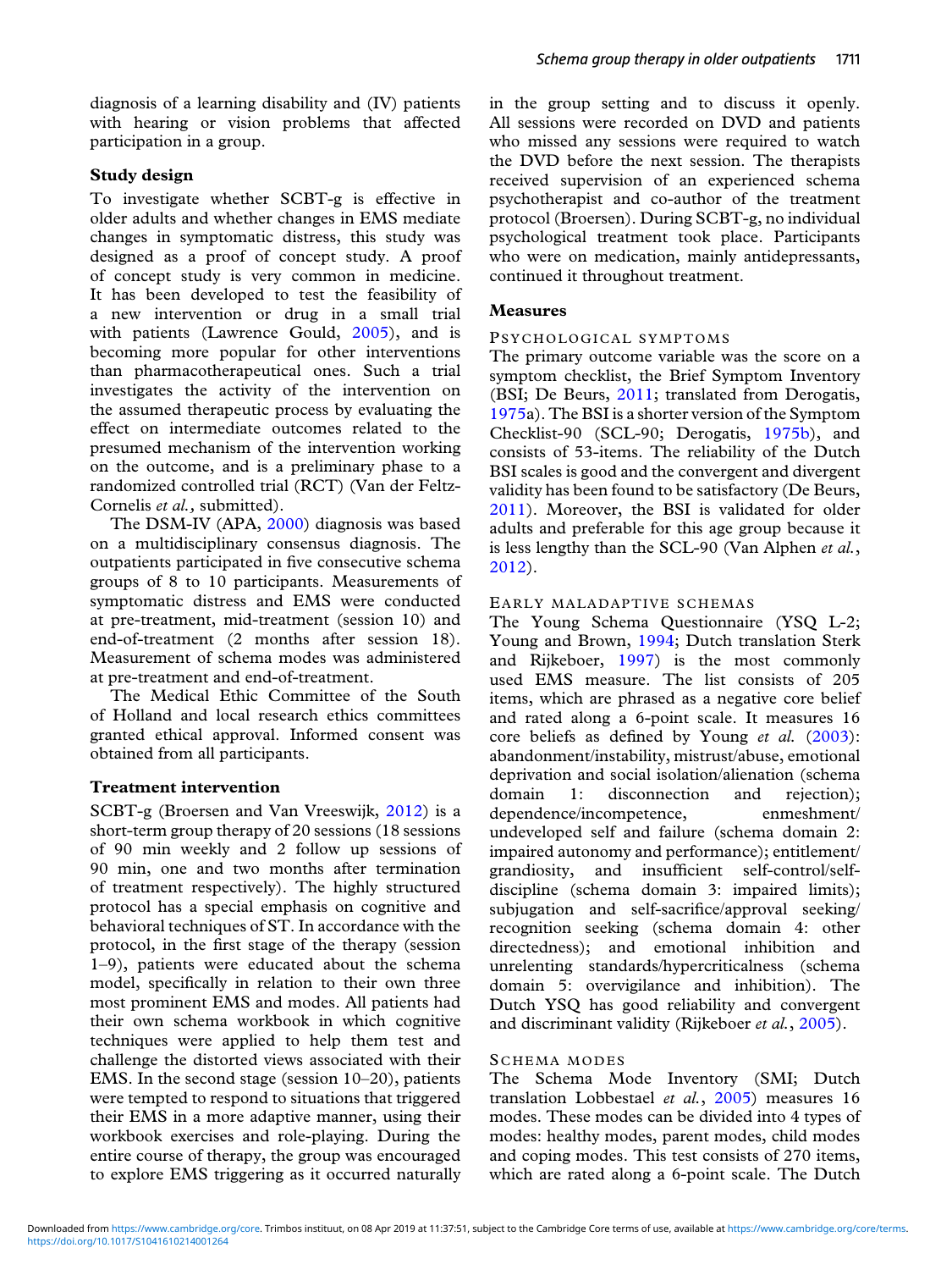SMI has excellent test-retest reliability and the convergent and divergent validity of the subscales are satisfactory (Lobbestael *et al.*, [2010\)](#page-8-0).

## **Statistical analyses**

Strength of outcome was measured by calculating within subjects effect sizes Cohen's *d* (Cohen, [1988\)](#page-7-0)*,* based on the BSI and YSQ for the pre-, mid- and end-of-treatment measurements and based on the SMI for pre- and end of treatment measurements (as SMI scores were only available at pre- and end-of-treatment). According to conventional criteria,  $d < 0.20$  is considered a small effect size,  $d = 0.50$  a medium effect size and  $d > 0.80$  a large effect size.

Treatment success was determined by the classification of patients as recovered, improved, unchanged or deteriorated by Lambert *et al.* [\(2008\)](#page-8-0). We first calculated changes between the BSI pretreatment to post-treatment and assessed these changes for statistically reliable change. Next, it was determined whether patients who showed reliable change also passed the clinical cut-off point (reliable change scores were 18 for men and 19 for women and clinical cut-off points 35 for men and 37 for women, based on norm group data provided in the Dutch manual of the BSI by de Beurs [\(2011\)](#page-7-0)). After these two steps each patient could be classified as recovered (reliable change and below the cutoff), improved (reliable change and above cutoff), unchanged (no reliable change) or deteriorated (reliable change in a negative direction).

## INTERMEDIATE MEASURES ANALYSIS

To examine whether pre-treatment to midtreatment change in EMS mediated mid-treatment to end-of-treatment change in symptoms, crosslagged correlations among residual change scores were calculated in treatment completers (Finkel, [1995\)](#page-7-0). Hierarchical regression analyses were used to investigate whether early process changes in EMS predicted later outcome changes in symptoms after controlling for autocorrelation (the correlations of pre-treatment to mid-treatment with midtreatment to end-of-treatment on BSI residual change scores and YSQ residual change scores) and synchronous correlations (the correlations between pre-treatment to mid-treatment or mid-treatment to end-of-treatment changes on the YSQ and the BSI, respectively). Inverse associations were also determined by regression analysis.

The Statistical Package for the Social Sciences version 19 for Windows (SPSS Inc., Chicago, USA) was used. All the analyses were two-tailed with a significance level of 5%, unless stated otherwise.

## **Results**

In total 31 out of 42 included older outpatients completed the therapy and filled out all measures. Of the eleven dropouts, 6 patients refused to participate in SCBT-g after completion of the questionnaires pre-treatment (pre-dropouts). During the course of this study another 5 patients (dropouts) terminated this therapy before the last session: 1 patient was admitted to a psychiatric hospital, 1 patient reported an excess of fear in the group, 1 patient left the group after a heated dispute with the other members of the group, 2 patients refrained from participation because of unknown reasons. Dropout patients were offered an alternative treatment. [Table 1](#page-4-0) gives an overview of the baseline characteristics of the patients that remained in treatment and those who left treatment prematurely. Average age of the patients who completed treatment was 67 years, (range: 60– 78 years); 22 were female (71%), 9 were male (29%). Ten patients were diagnosed with a PD (32%; 6 patients with PD not otherwise specified, 3 with dependent PD and 1 with paranoid PD), of whom 6 had a comorbid mood disorder and 3 a comorbid adjustment disorder; 12 patients were diagnosed with PD features (39%; of whom 7 had a comorbid mood disorder and 5 a comorbid adjustment disorder); 9 patients were diagnosed with a longstanding mood disorder without a comorbid PD or DSM-IV (APA, [2000\)](#page-7-0) PD features  $(29\%).$ 

Patients who stayed in treatment  $(N = 31)$ , were significantly more diagnosed with a mood disorder than the 11 patients who dropped out  $(N = 11)$  $(\chi^2(1) = 5.061, p < 0.05).$ 

Patients who dropped out, did not differ  $(\chi^2(9) =$ 16.094,  $p = 0.065$  in global assessments of functioning (GAF, DSM-IV; APA, [2000\)](#page-7-0), or in the amount of symptomatic distress at pre-treatment from those who completed treatment  $(t = 1.143, df)$  $= 40, p = 0.130$ . Nor did dropouts differ in EMS compared to the patients who completed treatment  $(t = 0.324, df = 40, p = 0.374)$ . There were no significant differences between dropouts and treatment completers in all schema modes, with the exception of the healthy modes on which dropout patients did score significantly higher on the SMI  $(t = 2.736, df = 36, p < 0.05)$ .

#### EFFECT OF TREATMENT

Symptomatic distress was the main outcome variable and decreased significantly from pretreatment ( $M = 63.58$ ,  $SD = 28.62$ ) to endof-treatment  $(M = 48, SD = 28.31)$ . Total EMS, the most important process variable, also decreased significantly from pre-treatment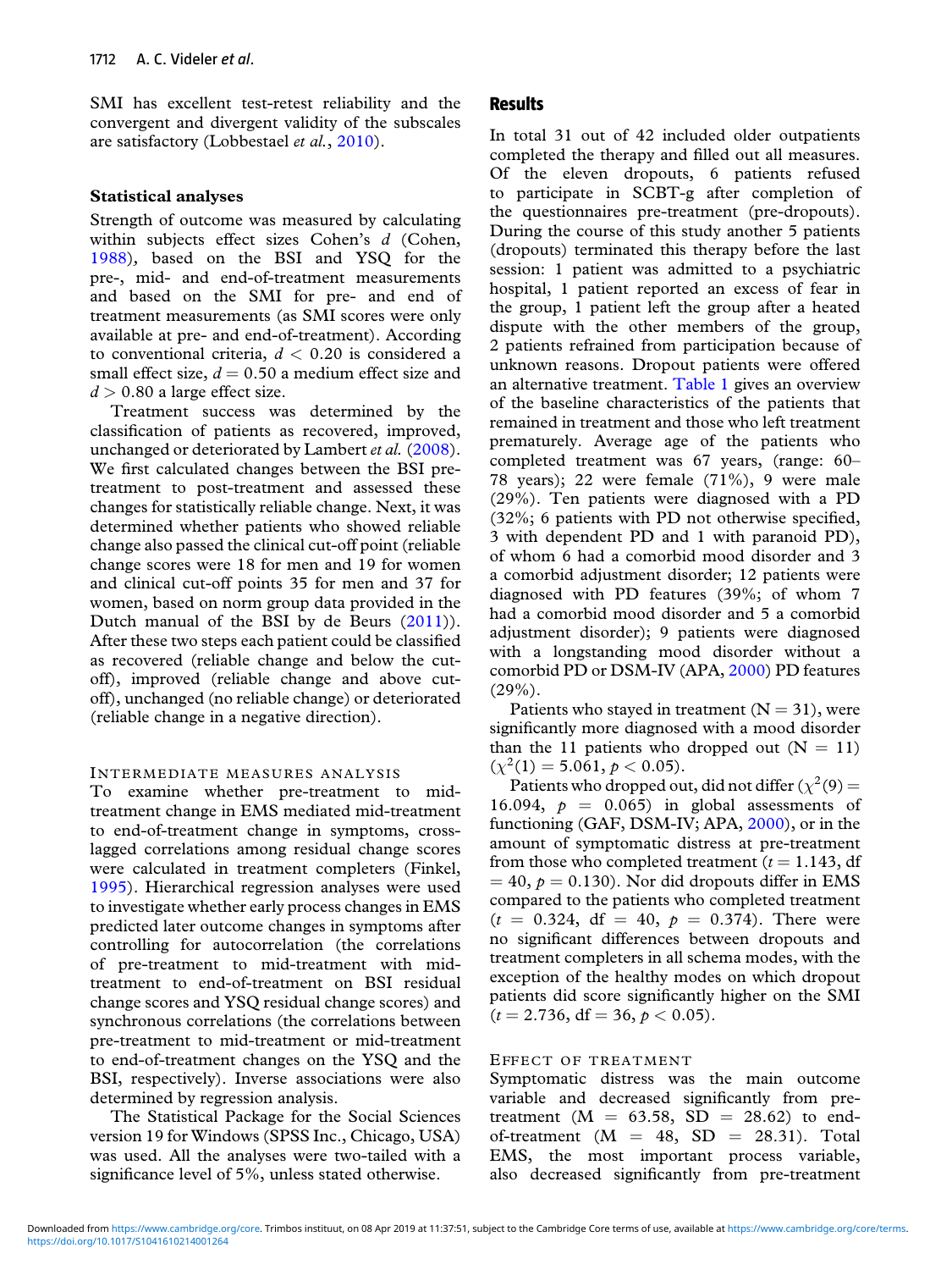|                                                  | TREATMENT<br>COMPLETERS<br>$(N = 31)$ |               | DROPOUT<br><b>PATIENTS</b><br>$(N = 11)$ |          |
|--------------------------------------------------|---------------------------------------|---------------|------------------------------------------|----------|
|                                                  | M                                     | <b>SD</b>     | M                                        | SD.      |
| Age                                              | 68                                    | 4,6           | 67                                       | 5,3      |
|                                                  | N                                     | $\frac{0}{0}$ | N                                        | $\%$     |
| Women                                            | 22                                    | 71            | 9                                        | 82       |
| Men                                              | 9                                     | 29            |                                          | 18       |
| Higher education                                 |                                       | 13            |                                          | 9        |
| Higher secondary with vocational training        | 10                                    | 32            |                                          | 36       |
| Elementary school with lower vocational training | 12                                    | 39            | 3                                        | 27       |
| Elementary school                                |                                       | 16            | 3                                        | 27       |
| <b>PD</b>                                        |                                       | 3             | 0                                        | $\Omega$ |
| $PD + Model$ disorder                            |                                       | 19            |                                          | 18       |
| PD features +mood disorder                       |                                       | 23            | ל                                        | 45       |
| Mood disorder                                    | 9                                     | 29            |                                          | $\Omega$ |
| $PD + adjustment$ disorder                       |                                       | 10            |                                          | 9        |
| PD features $+$ adjustment disorder              |                                       | 16            |                                          | 27       |
| GAF at pretreatment 35-40                        |                                       | 3             |                                          | 9        |
| GAF at pretreatment 45                           | 3                                     | 10            |                                          | $\Omega$ |
| GAF at pretreatment 50                           | 5                                     | 16            |                                          | 45       |
| GAF at pretreatment 55                           |                                       | 19            |                                          | 9        |
| GAF at pretreatment 60-65                        | 15                                    | 48            |                                          | 18       |
| GAF at pretreatment 70                           |                                       | 3             | 2                                        | 18       |

## <span id="page-4-0"></span>**Table 1.** Baseline characteristics

 $(M = 42.04, SD = 11.36)$  to end-of-treatment  $(M = 38.42, SD = 10.11)$ , as did all schema domain scores. Dysfunctional schema modes decreased significantly (Parent modes from  $M = 39.27$ ,  $SD = 12.19$  to  $M = 34.85$ ,  $SD = 12.96$ ; child modes from  $M = 31.24$ ,  $SD = 10.45$  to  $M = 28.39$ ,  $SD = 11.19$ ; coping modes from  $M = 30.59$ ,  $SD =$ 8.67 to  $M = 27.99$ ,  $SD = 9.76$ ). Healthy modes increased significantly (from  $M = 45.57$ , SD = 11.71 to  $M = 49.65$ ,  $SD = 12.29$ .

The means, SDs and effect sizes of changes in symptomatic distress, EMS and modes are presented in [Table 2.](#page-5-0) Almost all effect sizes, including of decrease in symptomatic distress and total YSQ score were medium. Exceptions are the effect sizes of change in schema domain 3 (impaired limits) and 5 (overvigilance/inhibition), which were small.

There was a small difference in effectiveness between patients with a PD ( $N = 10$ ;  $d = 0.69$ on symptomatic distress and  $d = 0.58$  on total EMS) and patients with a mood disorder without a comorbid PD or PD features ( $N = 9$ ;  $d = 0.45$ ) on symptomatic distress and  $d = 0.34$  on EMS), although all effect sizes were medium.

Calculation of the clinical significance of change using the BSI reliable change scores and clinical cut-off scores, showed that 26% of the

patients recovered, 16% improved, 52% remained unchanged and 6% deteriorated.

## INTERMEDIATE OUTCOME ANALYSIS: MEDIATION EFFECTS

Residual change scores were calculated for the BSI and the YSQ total score (see [Table 3\)](#page-5-0). There was no significant auto-correlation for the BSI and the YSQ total, implying that early treatment changes in these variables were unrelated to late treatment changes in the same variables. Synchronous correlations showed a significant association of pre-treatment to mid-treatment changes in YSQ scores with pretreatment to mid-treatment BSI changes. The midtreatment to end-of-treatment changes in YSQ scores were also significantly associated with midtreatment to end-of-treatment changes in BSI scores. This suggests that changes in EMS cooccur with changes in symptomatic distress. As the synchronous correlations are significant, the cross-lagged correlations ought to be treated with caution. The cross-lagged correlations showed no significant association between pre-treatment to mid-treatment YSQ change and mid-treatment to end-of-treatment BSI change. The converse correlations were also non-significant.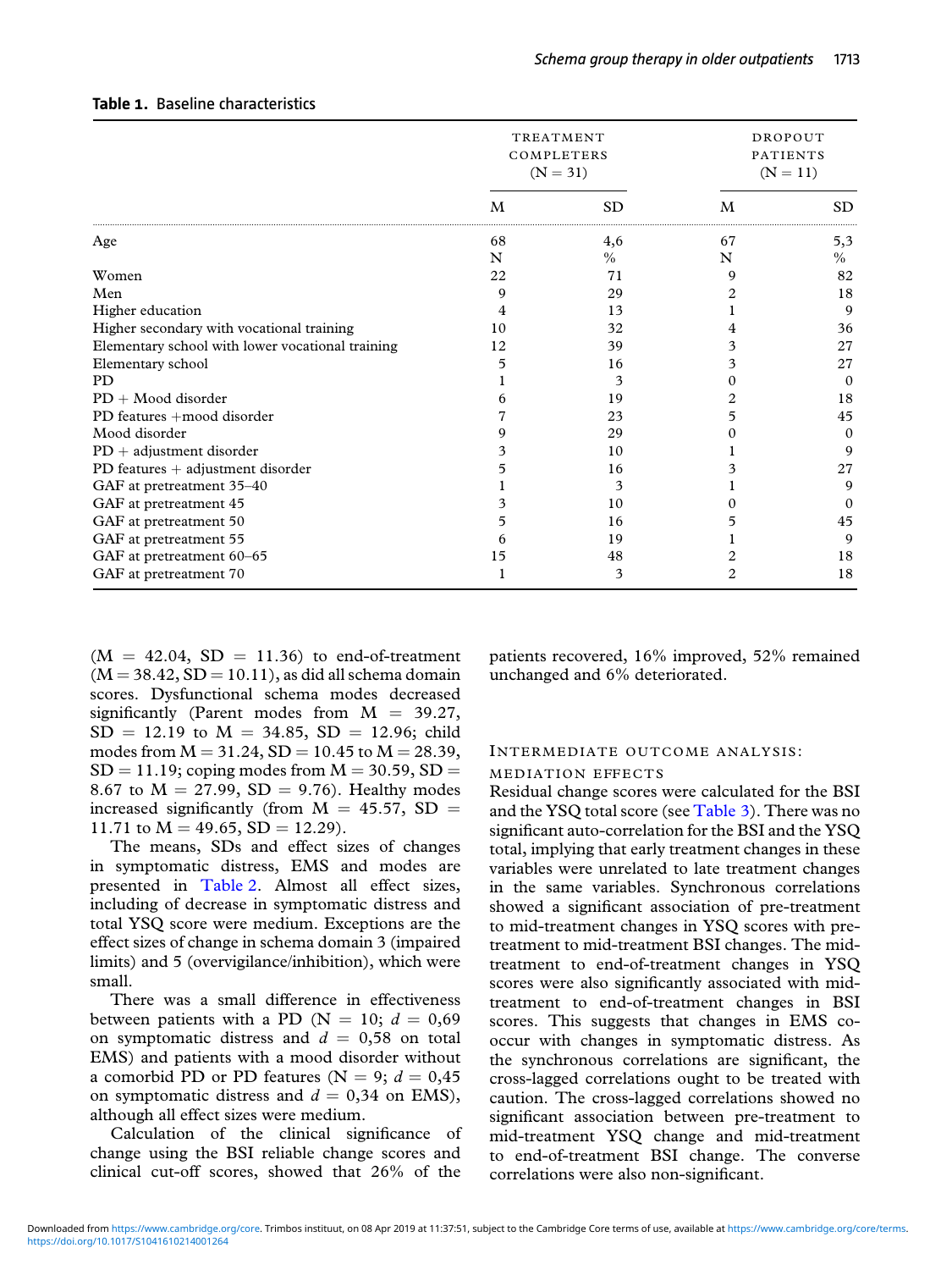|                                              | PRE-<br>TREATMENT | $MID-$<br>TREATMENT | END OF<br>TREATMENT | EFFECT SIZES<br>(PRE-MID/MID-<br>$END/PRE-END)$ |
|----------------------------------------------|-------------------|---------------------|---------------------|-------------------------------------------------|
| <b>BSI</b>                                   | 63,58(28,61)      | 52,45 (25,94)       | 48,00 (28,31)       | 0,41/0,15/0,54                                  |
| YSO total                                    | 42,04 (11,36)     | 39,77 (9,94)        | 38,42 (10,11)       | 0,30/0,11/0,38                                  |
| YSQ domain 1 (Disconnection/Rejection)       | 2,65(0,86)        | 2,45(0,74)          | 2,40 (0,76)         | 0,25/0,07/0,31                                  |
| YSQ domain 2 (Impaired autonomy/Performance) | 2,42(0,71)        | 2,29(0,62)          | 2,21 (0,58)         | 0,20/0,13/0,32                                  |
| YSQ domain 3 (Impaired limits)               | 2,47(0,77)        | 2,47(0,75)          | 2,30(0,69)          | 0/0,24/0,23                                     |
| YSQ domain 4 (Other directedness)            | 3,17(0,85)        | 2,97(0,74)          | 2,86(0,77)          | 0,25/0,15/0,38                                  |
| YSQ domain 5 (Overvigilance/Inhibition)      | 2,60(0,82)        | 2,51(0,80)          | 2,43(0,81)          | 0,11/0,10/0,21                                  |
| Healthy modes                                | 45,57 (11,71)     |                     | 49,65 (12,29)       | $Na/Na/-0,34$                                   |
| Coping modes                                 | 30,59 (8,67)      |                     | 27,99 (9,76)        | Na/Na/0,28                                      |
| Parent modes                                 | 39,27 (12,19)     |                     | 34,85 (12,96)       | Na/Na/0,35                                      |
| Child modes                                  | 31,24 (10,45)     |                     | 28,39 (11,19)       | Na/Na/0,26                                      |

<span id="page-5-0"></span>

|  | Table 2. Means, standard deviations, and effect sizes (with paired samples t-tests significant at $p \lt 105$ ) in the |  |  |  |  |
|--|------------------------------------------------------------------------------------------------------------------------|--|--|--|--|
|  | BSI, EMS, schema domains and mode domains                                                                              |  |  |  |  |

BSI = Brief Symptom Inventory total score. YSQ = Young Schema Questionnaire. Effect size values are based on the difference in scores from pre-treatment to mid-treatment (x/), from mid-treatment to end-of-treatment (/x/) and form pre-treatment to end-of-treatment (//x) divided by the mean of the corresponding standard deviation. For modes a single effect size is given because these were assessed only at pre-treatment and end-of-treatment.  $Na = Not available$ .

## **Table 3.** Zero-order correlations of residual change scores

|                                         | MID-TREATMENT<br><b>BSI</b> | $PRE-TREATMENT - MID-TREATMENT - PRE-TREATMENT -$<br>END-TREATMENT<br><b>BSI</b> | MID-TREATMENT<br><b>YSO</b> | $MID-TREATMENT -$<br>END-TREATMENT<br>YSO |
|-----------------------------------------|-----------------------------|----------------------------------------------------------------------------------|-----------------------------|-------------------------------------------|
| $Pre- treatment -$<br>mid-treatment BSI |                             |                                                                                  |                             |                                           |
| $Mid$ -treatment –<br>end-treatment BSI | $-0.216$                    |                                                                                  |                             |                                           |
| $Pre-treatment -$<br>mid-treatment YSQ  | $0.585^{\rm a}$             | 0,191                                                                            |                             |                                           |
| $Mid$ -treatment –<br>end-treatment YSO | $-0.241$                    | $0,700^a$                                                                        | $-0,050$                    |                                           |

aCorrelation is significant at the 0.01 level (2-tailed).

#### **Table 4.** Summary of hierarchical regression analysis

| VARIABLE                                  |          | $SE \beta$ | $\mathbb{R}^2$ | $\Delta R^2$ OF STEP |
|-------------------------------------------|----------|------------|----------------|----------------------|
| Mid-treatment to end BSI                  |          |            |                |                      |
| Step1 Pre-treatment – mid-treatment BSI   | $-0,289$ | 0,157      |                |                      |
| Mid-treatment – end-of-treatment YSO      | 0.649    | 0,128      | 0.492          | $0,492^b$            |
| Step 2 Pre-treatment to mid-treatment YSQ | 0.393    | 0,153      | 0.592          | $0,100^a$            |
| Mid-treatment to end YSO                  |          |            |                |                      |
| Step1 Pre-treatment – mid-treatment YSQ   | $-0,225$ | 0,178      |                |                      |
| Mid-treatment – end-of-treatment BSI      | 0,754    | 0,148      | 0.524          | $0.524^{b}$          |
| Step 2 Pre-treatment to mid-treatment BSI | 0.053    | 0,179      | 0,526          | 0,002                |

Note: variables are residualized change scores.  ${}^{a}_{b}p < 0,05.$ <br> ${}^{b}_{p} < 0,001.$ 

To analyse whether pre-treatment to midtreatment YSQ change was a significant predictor of mid-treatment to end-of-treatment BSI change after controlling for variance due to pre-treatment to mid-treatment changes on BSI, and for midtreatment to end-of-treatment changes on the

YSQ, hierarchical regressions were performed (see Table 4). Pre-treatment to mid-treatment YSQ change appeared to be a significant predictor of mid-treatment to end-of-treatment BSI changes, accounting for an additional 10% of the variance apart from the variance due to pre-treatment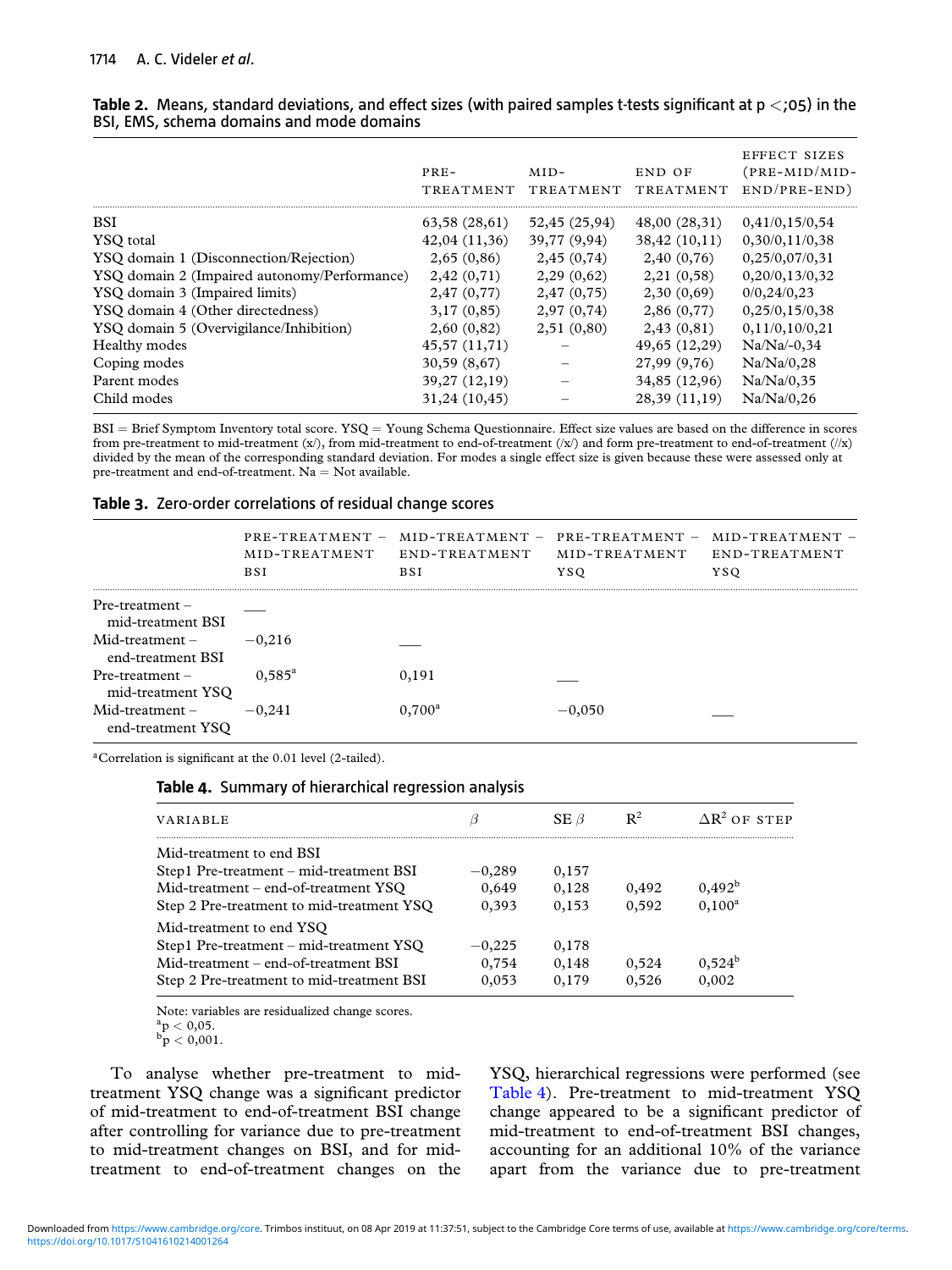to mid-treatment changes on BSI and for midtreatment to end-of-treatment changes on the YSQ. The converse lagged association proved to be non-significant.

## **Discussion**

The primary aim of this proof of concept study was to investigate the feasibility of SCBT-g in older adults with PD features or longstanding mood disorders by assessing the effect on changes in global symptomatic distress. As proof of concept intermediate analysis, we investigated whether SCBT-g led to changes in EMS, and whether this mediated changes in symptoms. Our results showed that SCBT-g led to significant improvement in symptomatic distress  $(d = 0.54)$  from pre-treatment to post-treatment. Besides, changes in schemas seemed to co-occur with changes in symptomatic distress. Further analysis showed that pre-treatment to mid-treatment EMS change appeared to be a significant predictor of mid-treatment to end-oftreatment BSI changes. This implies that EMS change as process variable probably mediates changes in the outcome variable of ST, symptomatic distress. This was also found in the study of Van Vreeswijk *et al.* [\(2012\)](#page-8-0) in a younger cohort. This finding can be seen as a proof of concept that SCBTg decreases EMS and thus lessens symptomatic distress in our sample of older adults.

The BSI effect size in this study is comparable to the medium effect size found on the SCL-90 by Van Vreeswijk *et al.* [\(2012\)](#page-8-0) in 48 adults with an average age of 39 ( $d = 0.66$ ). Renner *et al.* [\(2013\)](#page-8-0) found a large effect size  $(d = 0.81)$  on the SCL-90 in a sample of 26 adolescents with an average age of 22.5. Effect size on EMS was significant in our study  $(d = 0.38)$ . However, it was smaller than the large effect sizes found in younger age groups (Van Vreeswijk *et al.*: *d* = 0.75; Renner *et al.*:  $d = 0.88$ . In the current study, 26% of the patients recovered, 16% improved, and 52% remained unchanged. Van Vreeswijk *et al.* [\(2012\)](#page-8-0) found a larger proportion of recovery (47%). To explain the difference of effect between the sample of adolescents (Renner *et al.*, [2013\)](#page-8-0) and the sample of adults (Van Vreeswijk *et al.,* [2012\)](#page-8-0), Renner and colleagues proposed that EMS in younger adults are more flexible and changeable during treatment. This same explanation could clarify the differences found in the current sample of older adults, in comparison to younger adults and adolescents.

Nevertheless, SCBT-g should be made more powerful where possible, in order to generate better treatment effects. We suggest some adaptations in the SCBT-g protocol (Broersen and Van Vreeswijk, [2012\)](#page-7-0) to meet the needs of older patients. They probably need more time to learn the schema language and to recognize the triggering of schemas and modes in their personal life. Therefore, they may substantially benefit from having several individual ST sessions (e.g. five) prior to the start of SCBT-g. Also simplifying a number of cognitive techniques in the workbook, illustrated with examples that fit their experiential world, might improve therapy outcome.

Furthermore, offering ST individually, and providing more therapy sessions, can lead to better treatment effects in older adults, given the fact that RCTs with 50 individual sessions (40 ST sessions in the first year and 10 booster sessions in the second year) have shown higher treatment effects in adults up to the age of 50 (Giesen-Bloo *et al.*, [2006;](#page-8-0) Bamelis *et al.*, [2013\)](#page-7-0). Future studies on individual ST in older adults should also integrate experiential techniques (e.g. guided imagery and rescripting), as they are thought to be more powerful at changing EMS (Arntz and Van Genderen, [2009\)](#page-7-0).

Another explanation for the differences in treatment effect in our sample, compared to the younger age groups, is that ST could probably be improved for older adults by integrating agespecific aspects into the treatment protocol, as was found in the expert study by Van Alphen *et al.* [\(2012\)](#page-8-0). Examples of age-specific aspects are the changing life perspective, the beliefs about – and consequences of – somatic ailments, cohort beliefs and the sociocultural context, change in role investment and intergenerational linkages (Videler *et al.*, [2012\)](#page-8-0). Besides diminishing the effects of EMS, in ST with older adults, the action of premorbid positive, or functional, schemas should also be taken into account as James [\(2008\)](#page-8-0) has suggested. James called these functional schemas "worth enhancing beliefs" (WEBs) which used to be nourished by for instance social roles. If a person ages and loses these nourishing roles, positive selfbeliefs are less triggered and EMS can become more influential. We further refer to James [\(2008\)](#page-8-0) for a more elaborate description of how these WEBs can be used in psychotherapy with older adults. In fact, this use of WEBs shows similarities with elements of adaptation-focused treatment as described by Van Alphen *et al.* [\(2012\)](#page-8-0).

#### **Limitations and strengths of the study**

Some limitations of this study need to be addressed. Firstly, the lack of a control group limits the generalizability of our findings. However, as proof of concept study, the findings are very useful, as the next step can be a RCT with a control condition (Lawrence Gould, [2005\)](#page-8-0). Secondly, considering the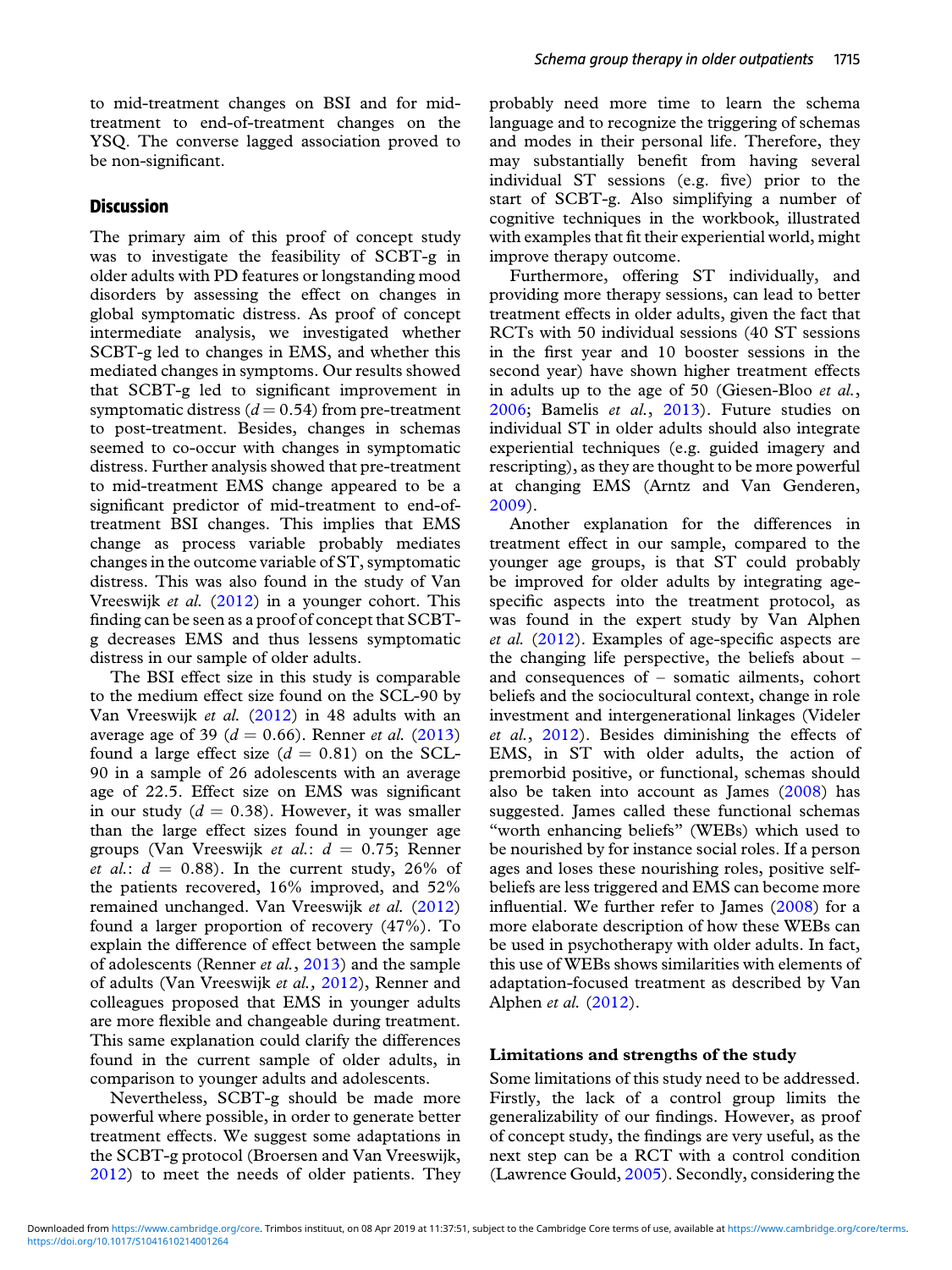<span id="page-7-0"></span>assessment, a multidisciplinary consensus diagnosis was used to establish inclusion criteria and not a semi-structured clinical interview for DSM (APA, 2000) Axis I and Axis II diagnosis. On the other hand, both DSM criteria and DSM assessment are mostly based on younger adult groups and are not adequately attuned to the living situations and experiences of older adults (Oltmanns and Balsis, [2011;](#page-8-0) Van Alphen *et al.,* [2012\)](#page-8-0). For instance 29% of the DSM criteria for PDs led to measurement errors in older adults (Balsis *et al.*, 2007). However, a recent study showed the age neutrality of EMS by investigating differential item functioning (i.e. bias in item endorsement) of the Young Schema Questionnaire across age groups (Pauwels *et al.*, [2014\)](#page-8-0). Thirdly, the results of this study are based on a relatively small group of participants  $(N = 31)$ , consisting of a heterogeneous group of patients with longstanding mood disorders or chronic adjustment disorders with comorbid PDs or PD features. In future research it is interesting to further differentiate the efficacy in more homogeneous samples of only PDs, or only mood disorders. The current sample size restricted the number and types of analyses that could be carried out. On the other hand, such a group of participants is common in a proof of concept study.

Despite these limitations this is the first research on ST in older adults. It provides support for the concept that ST in a short group format like SCBT-g is effective in reducing EMS in older adults and thus mediates changes in symptomatic distress. Furthermore, as studies of efficacy of treatments for PD and related problems are sorely lacking (Van Alphen *et al.*, [2012\)](#page-8-0), this study contributes to the current best practice regarding the treatment of PD and longstanding mood disorders in older outpatients.

## **Conclusion**

The current proof of concept study supports the idea that ST in a short group format, like SCBTg, is effective in reducing EMS in older adults and thus mediates changes in symptomatic distress. This finding might suggest that the belief that little can be done for older adults with PD or related psychopathology, proves to be an expression of unfounded therapeutic nihilism. ST is promising for our aging population in western and Asian countries. Still, further research is needed to finetune ST for use in older adults.

# **Conflict of interest**

None.

# **Description of authors' roles**

A.C. Videler carried out the statistical analyses and wrote the paper. G. Rossi contributed with her knowledge of personality research in older adults and supervised the statistical analyses. M. Schoevaars collected the data and assisted in writing the paper. C.M. van der Feltz-Cornelis contributed with her knowledge of statistical analyses and assisted in writing the paper. S.P.J. van Alphen supervised the project, contributed with his clinical expertise and assisted in writing thepaper.

## **References**

- **American Psychiatric Association** (2000). *Diagnostic and statistical manual of mental disorders, 4th edition text revision*. Washington DC: American Psychiatric Association.
- **American Psychological Association** (2013). *Guidelines for psychological practice with older adults*. Washington DC: American Psychological Association.
- **Arntz, A. and Van Genderen, H.** (2009). *Schema therapy for borderline personality disorder*. Oxford: Wiley-Blackwell.
- **Balsis, S., Woods, C. M., Gleason, M. E. and Oltmanns, T. F.** (2007). Over and underdiagnosis of personality disorders in older adults. *American Journal of Geriatric Psychiatry*, 15, 742–753. doi: 10.1097/jgp.0b013e31813c6b4e
- **Bamelis, L., Bloo, J., Bernstein, D. and Arntz, A.** (2012). Effectiveness studies. In: Vreeswijk, M. van, Broersen, J. and Nadort, M. (Eds.). *The Wiley-Blackwell Handbook of Schema Therapy*. Chichester: John Wiley & Sons.
- **Bamelis, L. M., Evers, S. M. A. A., Spinhoven, P. and Arntz, A.** (2013). Results of a Multicenter Randomized Controlled Trial of the Clinical Effectiveness of Schema Therapy for Personality Disorders. *American Journal of Psychiatry in Advance*. doi:10.1176/appi.ajp.2013.12040518
- **Beurs, E. de** (2011). *Brief Symptom Inventory: Dutch Manual*. Leiden: PITS.
- **Broersen, J. and Van Vreeswijk, M.** (2012). Schema therapy in groups: a short-term schema CBT protocol. In: Vreeswijk, M. van, Broersen, J. and Nadort, M. (Eds.). *The Wiley-Blackwell Handbook of Schema Therapy*. Chichester: John Wiley & Sons.
- **Cohen, J.** (1988). *Statistical power analyses for the behavioral sciences (2nd ed.)*. Hillsdale: Erlbaum.
- **Derogatis, L. R.** (1975a). *The Brief Symptom Inventory*. Baltimore: Clinical Psychometric Research.
- **Derogatis, L. R.** (1975b). *The Symptom Checklist-90-R*. Baltimore: Clinical Psychometric Research.
- **Edwards, D. and Arntz, A.** (2012). Schema therapy in historical perspective. In: Vreeswijk, M. van, Broersen, J., and Nadort, M. (Eds.). *The Wiley-Blackwell Handbook of Schema Therapy*. Chichester: John Wiley & Sons.
- **Farrell, J.** (2012). Introduction to Group schema therapy. In: Vreeswijk, M. van, Broersen, J. and Nadort, M. (Eds.). *The Wiley-Blackwell Handbook of Schema Therapy*. Chichester: John Wiley & Sons.
- **Finkel, S. E.** (1995). *Causal analysis with panel data*. Thousand Oaks: Sage.